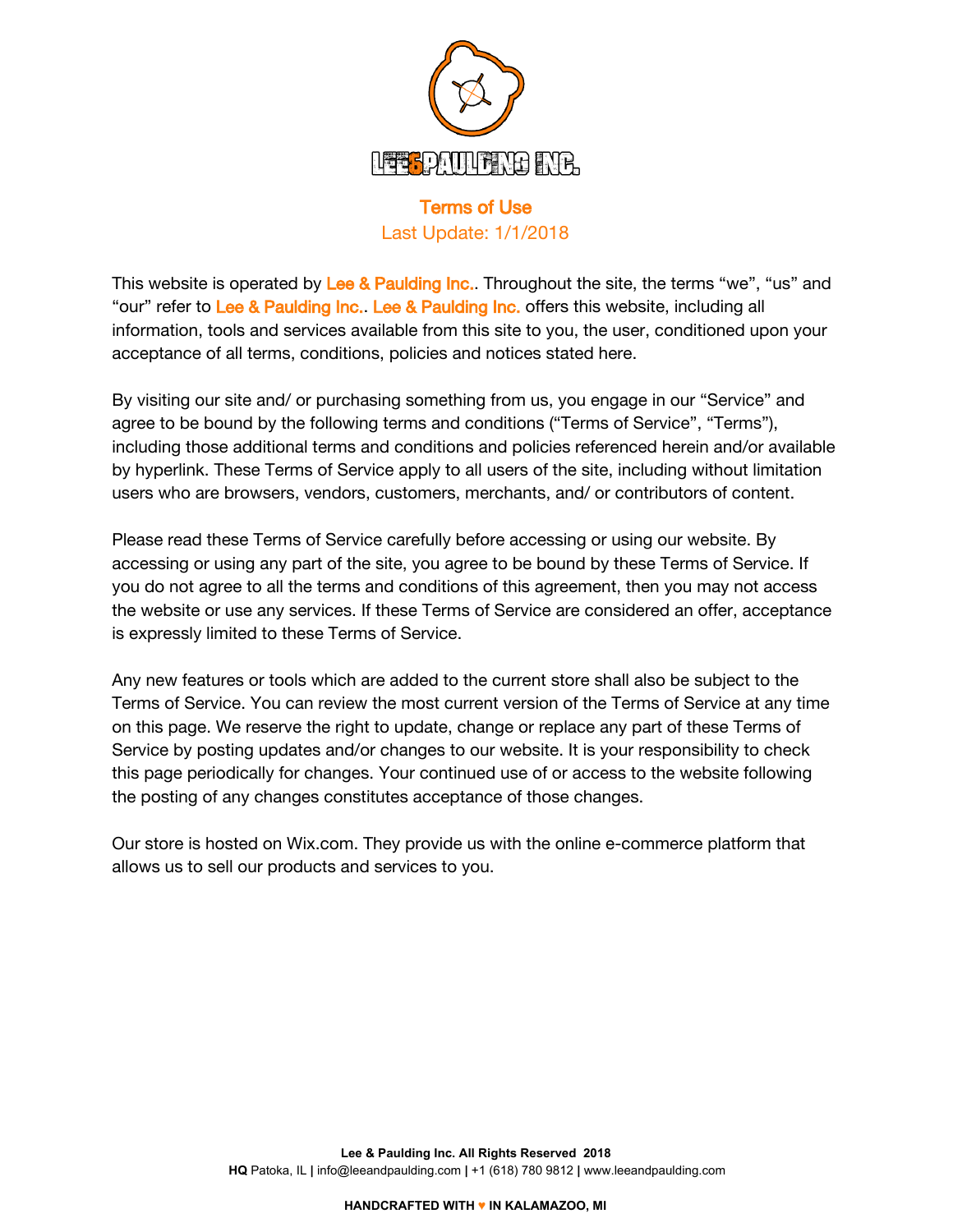

# SECTION 1 - ONLINE STORE TERMS

By agreeing to these Terms of Service, you represent that you are at least the age of majority in your state or province of residence, or that you are the age of majority in your state or province of residence and you have given us your consent to allow any of your minor dependents to use this site.

You may not use our products for any illegal or unauthorized purpose nor may you, in the use of the Service, violate any laws in your jurisdiction (including but not limited to copyright laws).

You must not transmit any worms or viruses or any code of a destructive nature.

A breach or violation of any of the Terms will result in an immediate termination of your Services.

#### SECTION 2 - GENERAL CONDITIONS

We reserve the right to refuse service to anyone for any reason at any time.

You understand that your content (not including credit card information), may be transferred unencrypted and involve (a) transmissions over various networks; and (b) changes to conform and adapt to technical requirements of connecting networks or devices. Credit card information is always encrypted during transfer over networks.

You agree not to reproduce, duplicate, copy, sell, resell or exploit any portion of the Service, use of the Service, or access to the Service or any contact on the website through which the service is provided, without express written permission by us.

The headings used in this agreement are included for convenience only and will not limit or otherwise affect these Terms.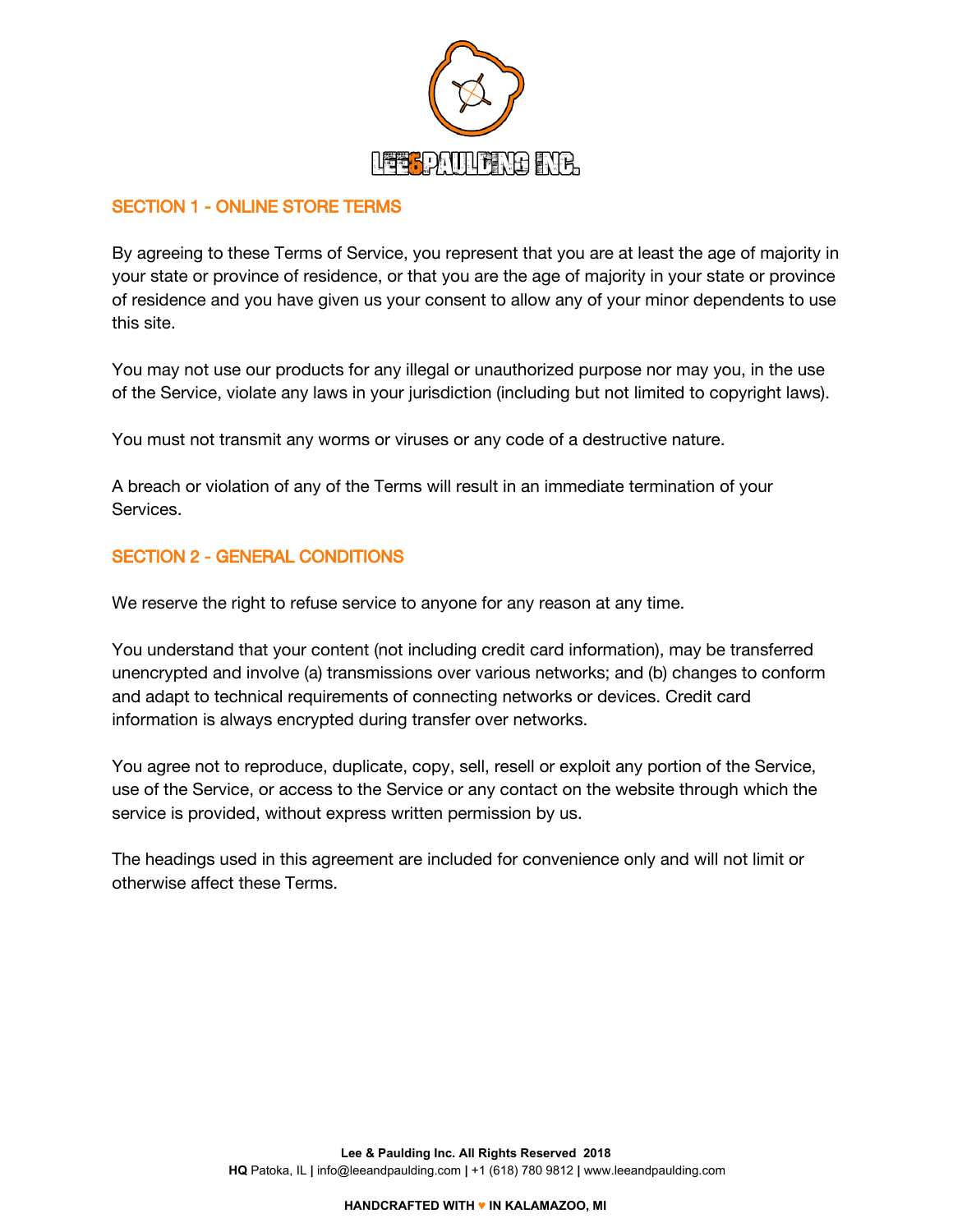

# SECTION 3 - ACCURACY, COMPLETENESS AND TIMELINESS OF INFORMATION

We are not responsible if information made available on this site is not accurate, complete or current. The material on this site is provided for general information only and should not be relied upon or used as the sole basis for making decisions without consulting primary, more accurate, more complete or more timely sources of information. Any reliance on the material on this site is at your own risk.

This site may contain certain historical information. Historical information, necessarily, is not current and is provided for your reference only. We reserve the right to modify the contents of this site at any time, but we have no obligation to update any information on our site. You agree that it is your responsibility to monitor changes to our site.

# SECTION 4 - MODIFICATIONS TO THE SERVICE AND PRICES

Prices for our products are subject to change without notice.

We reserve the right at any time to modify or discontinue the Service (or any part or content thereof) without notice at any time.

We shall not be liable to you or to any third-party for any modification, price change, suspension or discontinuance of the Service.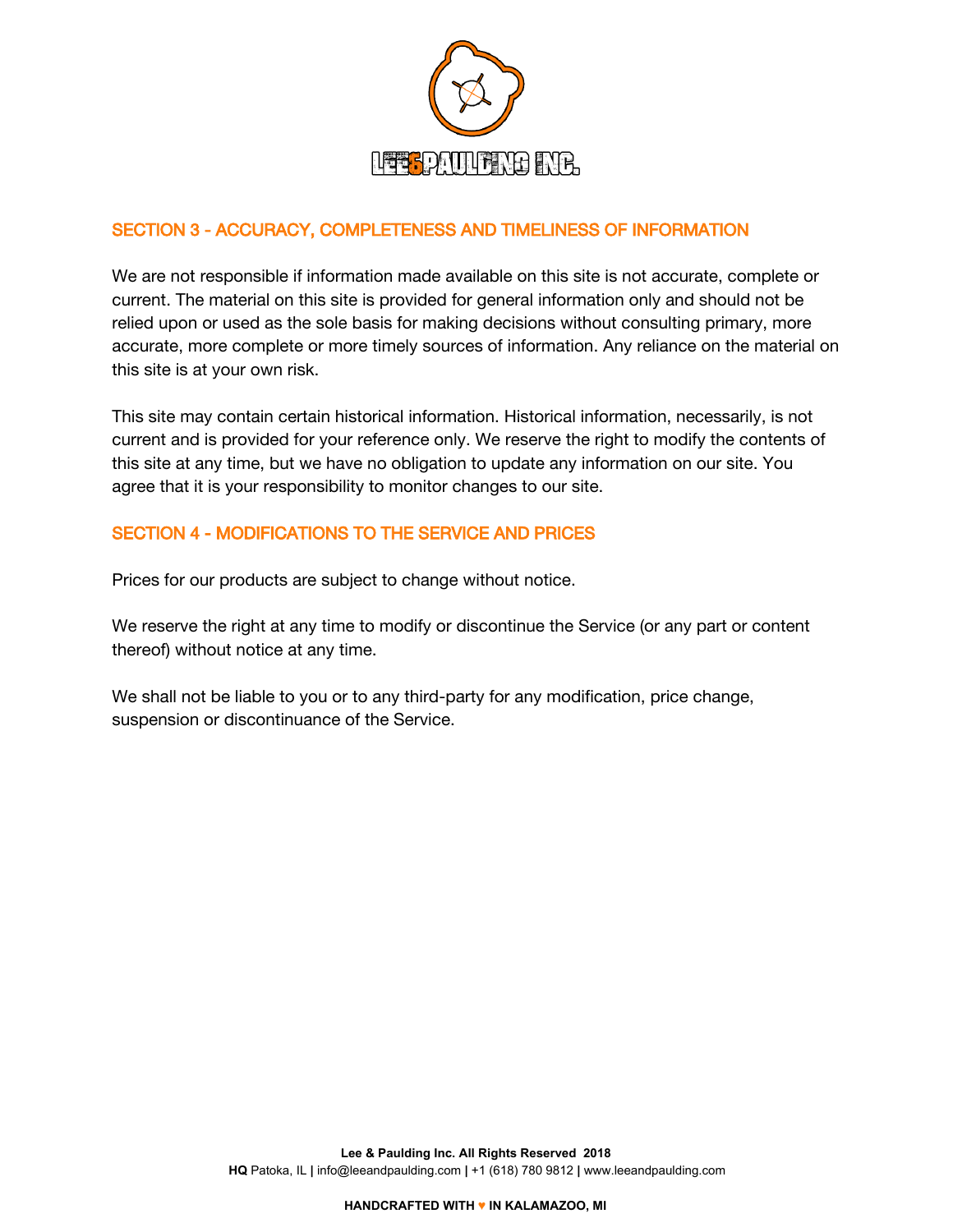

# SECTION 5 - PRODUCTS OR SERVICES *(if applicable)*

Certain products or services may be available exclusively online through the website. These products or services may have limited quantities and are subject to return or exchange only according to our Return Policy.

We have made every effort to display as accurately as possible the colors and images of our products that appear at the store. We cannot guarantee that your computer monitor's display of any color will be accurate.

We reserve the right, but are not obligated, to limit the sales of our products or Services to any person, geographic region or jurisdiction. We may exercise this right on a case-by-case basis. We reserve the right to limit the quantities of any products or services that we offer. All descriptions of products or product pricing are subject to change at anytime without notice, at the sole discretion of us. We reserve the right to discontinue any product at any time. Any offer for any product or service made on this site is void where prohibited.

We do not warrant that the quality of any products, services, information, or other material purchased or obtained by you will meet your expectations, or that any errors in the Service will be corrected.

#### SECTION 6 - ACCURACY OF BILLING AND ACCOUNT INFORMATION

We reserve the right to refuse any order you place with us. We may, in our sole discretion, limit or cancel quantities purchased per person, per household or per order. These restrictions may include orders placed by or under the same customer account, the same credit card, and/or orders that use the same billing and/or shipping address. In the event that we make a change to or cancel an order, we may attempt to notify you by contacting the e-mail and/or billing address/phone number provided at the time the order was made. We reserve the right to limit or prohibit orders that, in our sole judgment, appear to be placed by dealers, resellers or distributors.

You agree to provide current, complete and accurate purchase and account information for all purchases made at our store. You agree to promptly update your account and other information, including your email address and credit card numbers and expiration dates, so that we can complete your transactions and contact you as needed.

For more detail, please review our Returns Policy.